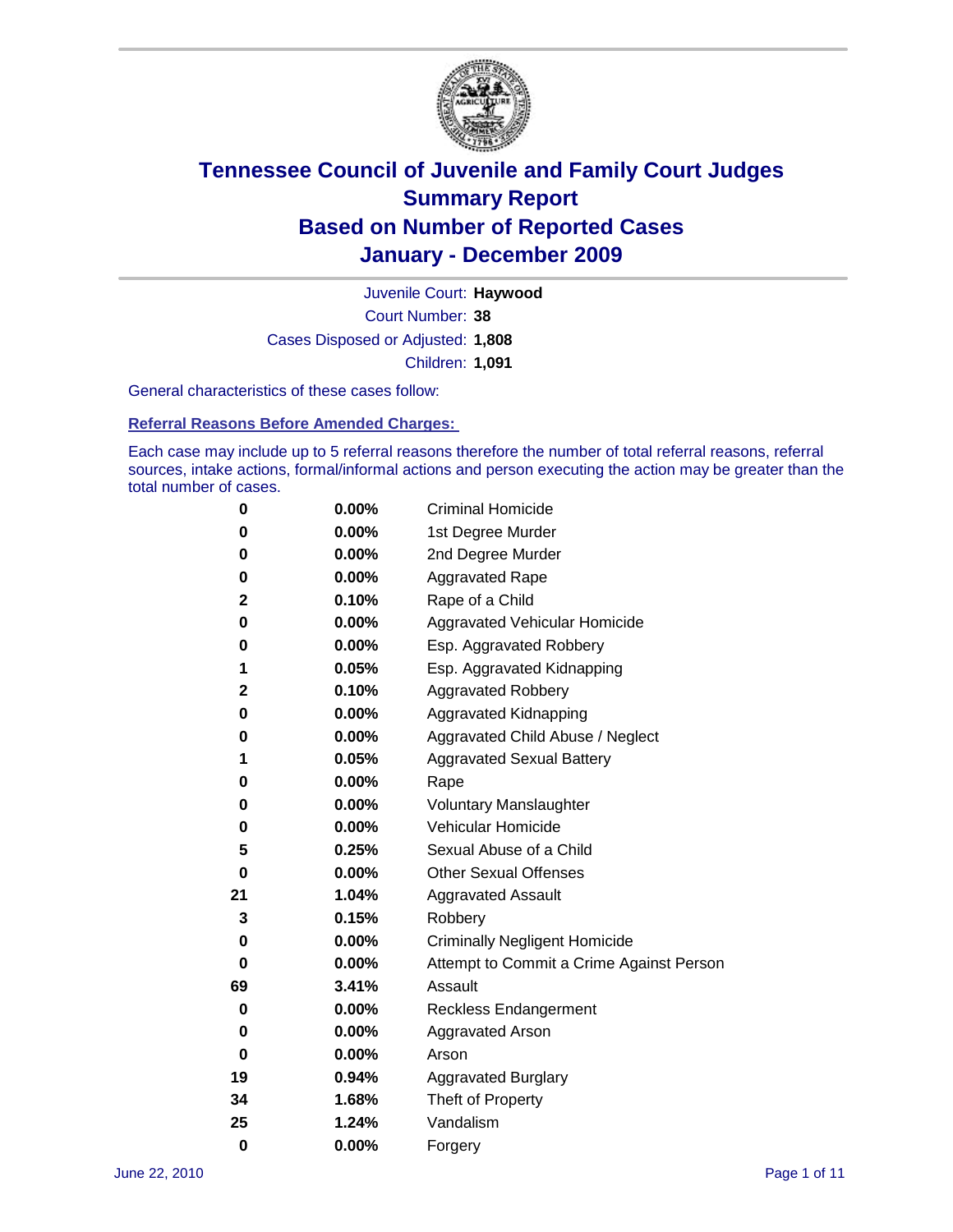

Court Number: **38** Juvenile Court: **Haywood** Cases Disposed or Adjusted: **1,808** Children: **1,091**

### **Referral Reasons Before Amended Charges:**

Each case may include up to 5 referral reasons therefore the number of total referral reasons, referral sources, intake actions, formal/informal actions and person executing the action may be greater than the total number of cases.

| 0           | 0.00% | <b>Worthless Checks</b>                                     |
|-------------|-------|-------------------------------------------------------------|
| 1           | 0.05% | Illegal Possession / Fraudulent Use of Credit / Debit Cards |
| 10          | 0.49% | <b>Burglary</b>                                             |
| 0           | 0.00% | Unauthorized Use of a Vehicle                               |
| 0           | 0.00% | <b>Cruelty to Animals</b>                                   |
| 0           | 0.00% | Sale of Controlled Substances                               |
| 4           | 0.20% | <b>Other Drug Offenses</b>                                  |
| 9           | 0.45% | Possession of Controlled Substances                         |
| 3           | 0.15% | <b>Criminal Attempt</b>                                     |
| 0           | 0.00% | Carrying Weapons on School Property                         |
| 8           | 0.40% | Unlawful Carrying / Possession of a Weapon                  |
| 0           | 0.00% | <b>Evading Arrest</b>                                       |
| 0           | 0.00% | Escape                                                      |
| 0           | 0.00% | Driving Under Influence (DUI)                               |
| 5           | 0.25% | Possession / Consumption of Alcohol                         |
| 12          | 0.59% | Resisting Stop, Frisk, Halt, Arrest or Search               |
| 0           | 0.00% | <b>Aggravated Criminal Trespass</b>                         |
| 2           | 0.10% | Harassment                                                  |
| 0           | 0.00% | Failure to Appear                                           |
| 3           | 0.15% | Filing a False Police Report                                |
| $\mathbf 2$ | 0.10% | Criminal Impersonation                                      |
| 13          | 0.64% | <b>Disorderly Conduct</b>                                   |
| 8           | 0.40% | <b>Criminal Trespass</b>                                    |
| 0           | 0.00% | <b>Public Intoxication</b>                                  |
| 5           | 0.25% | Gambling                                                    |
| 18          | 0.89% | <b>Traffic</b>                                              |
| 0           | 0.00% | <b>Local Ordinances</b>                                     |
| 0           | 0.00% | Violation of Wildlife Regulations                           |
| 0           | 0.00% | Contempt of Court                                           |
| 52          | 2.57% | Violation of Probation                                      |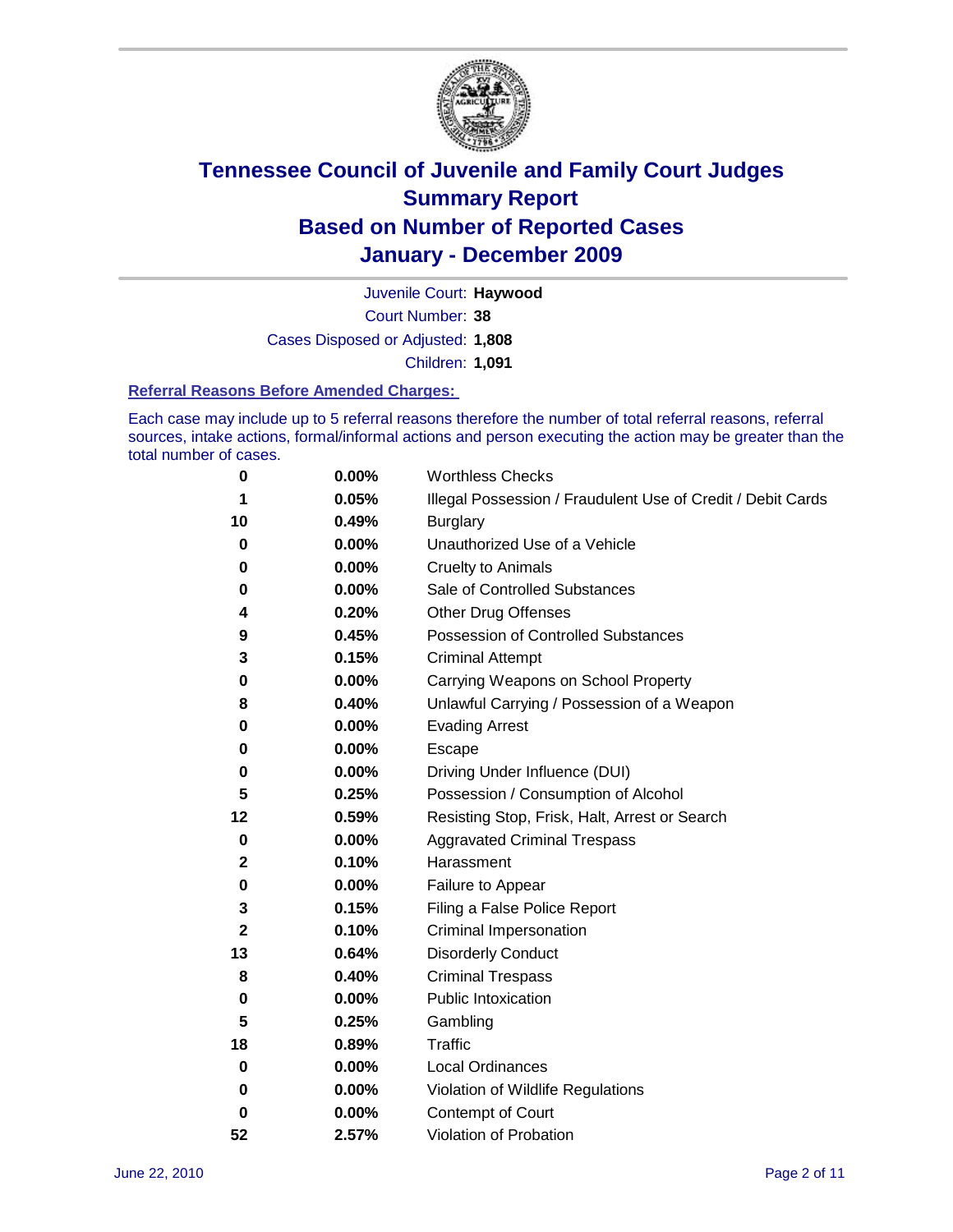

Court Number: **38** Juvenile Court: **Haywood** Cases Disposed or Adjusted: **1,808** Children: **1,091**

### **Referral Reasons Before Amended Charges:**

Each case may include up to 5 referral reasons therefore the number of total referral reasons, referral sources, intake actions, formal/informal actions and person executing the action may be greater than the total number of cases.

| 2,021       | 100.00%  | <b>Total Referrals</b>                 |
|-------------|----------|----------------------------------------|
| 0           | 0.00%    | Other                                  |
| 0           | 0.00%    | <b>Consent to Marry</b>                |
| 0           | 0.00%    | <b>Request for Medical Treatment</b>   |
| 1,569       | 77.63%   | <b>Child Support</b>                   |
| 66          | 3.27%    | Paternity / Legitimation               |
| 0           | $0.00\%$ | Visitation                             |
| 0           | $0.00\%$ | Custody                                |
| 0           | 0.00%    | <b>Foster Care Review</b>              |
| 0           | $0.00\%$ | <b>Administrative Review</b>           |
| 0           | 0.00%    | <b>Judicial Review</b>                 |
| 0           | 0.00%    | Violation of Informal Adjustment       |
| 0           | 0.00%    | <b>Violation of Pretrial Diversion</b> |
| 0           | 0.00%    | <b>Termination of Parental Rights</b>  |
| 14          | 0.69%    | Dependency / Neglect                   |
| 0           | 0.00%    | <b>Physically Abused Child</b>         |
| 0           | 0.00%    | Sexually Abused Child                  |
| 8           | 0.40%    | <b>Violation of Curfew</b>             |
| 0           | 0.00%    | Violation of a Valid Court Order       |
| 5           | 0.25%    | Possession of Tobacco Products         |
| 0           | $0.00\%$ | Out-of-State Runaway                   |
| 0           | 0.00%    | In-State Runaway                       |
| 11          | 0.54%    | Truancy                                |
| 9           | 0.45%    | <b>Unruly Behavior</b>                 |
| $\mathbf 2$ | 0.10%    | Violation of Aftercare                 |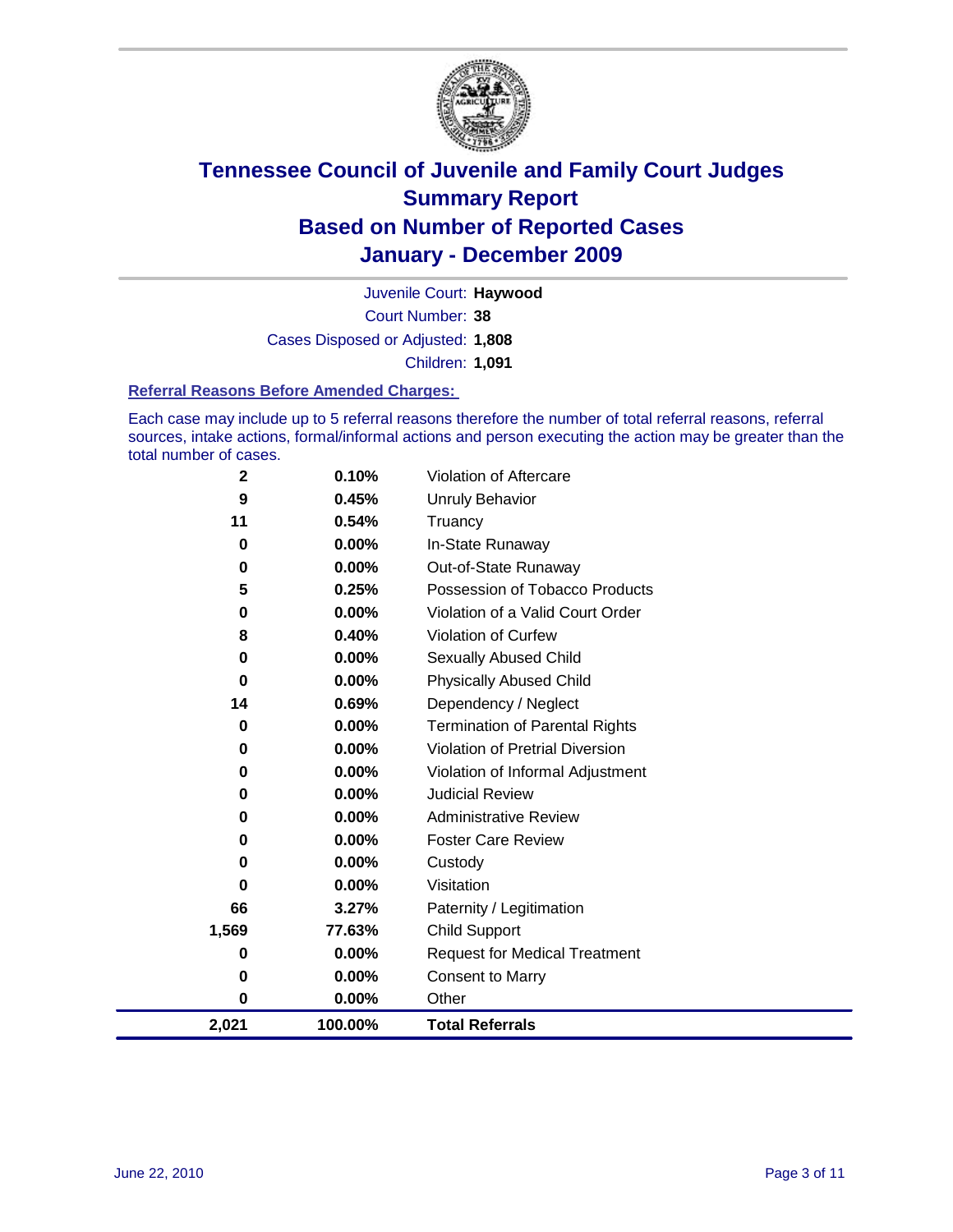

| 2,021                      | 100.00%                           | <b>Total Referral Sources</b>     |  |  |
|----------------------------|-----------------------------------|-----------------------------------|--|--|
| 0                          | $0.00\%$                          | Other                             |  |  |
| 0                          | 0.00%                             | Unknown                           |  |  |
| 0                          | 0.00%                             | Hospital                          |  |  |
| 0                          | 0.00%                             | Child & Parent                    |  |  |
| 60                         | 2.97%                             | Victim                            |  |  |
| 0                          | 0.00%                             | <b>Other Court</b>                |  |  |
| 0                          | $0.00\%$                          | Social Agency                     |  |  |
| 42                         | 2.08%                             | <b>Court Staff</b>                |  |  |
| 1,640                      | 81.15%                            | <b>District Attorney's Office</b> |  |  |
| 0                          | 0.00%                             | <b>Other State Department</b>     |  |  |
| 27                         | 1.34%                             | <b>DCS</b>                        |  |  |
| 0                          | 0.00%                             | <b>CSA</b>                        |  |  |
| 11                         | 0.54%                             | School                            |  |  |
| $\bf{0}$                   | $0.00\%$                          | Self                              |  |  |
| 0                          | 0.00%                             | Relatives                         |  |  |
| 7                          | 0.35%                             | Parents                           |  |  |
| 234                        | 11.58%                            | <b>Law Enforcement</b>            |  |  |
| <b>Referral Sources: 1</b> |                                   |                                   |  |  |
|                            |                                   | Children: 1,091                   |  |  |
|                            | Cases Disposed or Adjusted: 1,808 |                                   |  |  |
|                            |                                   | <b>Court Number: 38</b>           |  |  |
|                            | Juvenile Court: Haywood           |                                   |  |  |
|                            |                                   |                                   |  |  |

### **Age of Child at Referral: 2**

| 77<br>0 | 7.06%<br>0.00% | Ages 19 and Over<br><b>Unknown</b> |
|---------|----------------|------------------------------------|
|         |                |                                    |
|         |                |                                    |
| 91      | 8.34%          | Ages 17 through 18                 |
| 122     | 11.18%         | Ages 15 through 16                 |
| 118     | 10.82%         | Ages 13 through 14                 |
| 93      | 8.52%          | Ages 11 through 12                 |
| 590     | 54.08%         | Ages 10 and Under                  |
|         |                |                                    |

<sup>1</sup> If different than number of Referral Reasons (2021), verify accuracy of your court's data.

<sup>2</sup> One child could be counted in multiple categories, verify accuracy of your court's data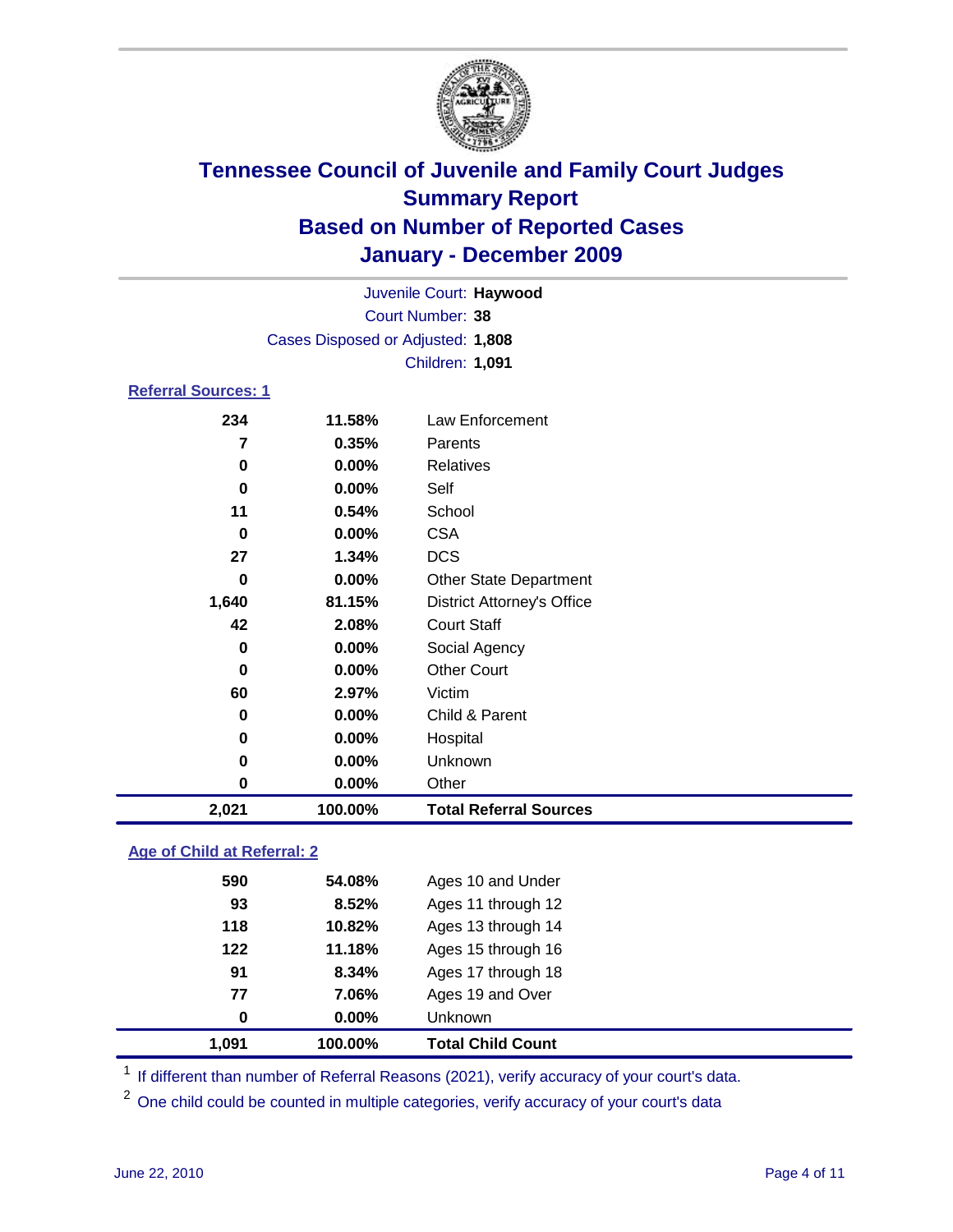

| Juvenile Court: Haywood                 |                                   |                          |  |  |  |
|-----------------------------------------|-----------------------------------|--------------------------|--|--|--|
| Court Number: 38                        |                                   |                          |  |  |  |
|                                         | Cases Disposed or Adjusted: 1,808 |                          |  |  |  |
|                                         |                                   | Children: 1,091          |  |  |  |
| Sex of Child: 1                         |                                   |                          |  |  |  |
| 568                                     | 52.06%                            | Male                     |  |  |  |
| 523                                     | 47.94%                            | Female                   |  |  |  |
| $\mathbf 0$                             | 0.00%                             | Unknown                  |  |  |  |
| 1,091                                   | 100.00%                           | <b>Total Child Count</b> |  |  |  |
| Race of Child: 1                        |                                   |                          |  |  |  |
| 133                                     | 12.19%                            | White                    |  |  |  |
| 938                                     | 85.98%                            | African American         |  |  |  |
| $\mathbf 0$                             | 0.00%                             | Native American          |  |  |  |
| $\mathbf 0$                             | 0.00%                             | Asian                    |  |  |  |
| 20                                      | 1.83%                             | Mixed                    |  |  |  |
| $\mathbf 0$                             | 0.00%                             | Unknown                  |  |  |  |
| 1,091                                   | 100.00%                           | <b>Total Child Count</b> |  |  |  |
| <b>Hispanic Origin: 1</b>               |                                   |                          |  |  |  |
| $\overline{2}$                          | 0.18%                             | Yes                      |  |  |  |
| 1,089                                   | 99.82%                            | <b>No</b>                |  |  |  |
| $\mathbf 0$                             | 0.00%                             | Unknown                  |  |  |  |
| 1,091                                   | 100.00%                           | <b>Total Child Count</b> |  |  |  |
| <b>School Enrollment of Children: 1</b> |                                   |                          |  |  |  |
| 637                                     | 58.39%                            | Yes                      |  |  |  |
| 454                                     | 41.61%                            | No                       |  |  |  |
| $\mathbf 0$                             | 0.00%                             | Unknown                  |  |  |  |
| 1,091                                   | 100.00%                           | <b>Total Child Count</b> |  |  |  |

<sup>1</sup> One child could be counted in multiple categories, verify accuracy of your court's data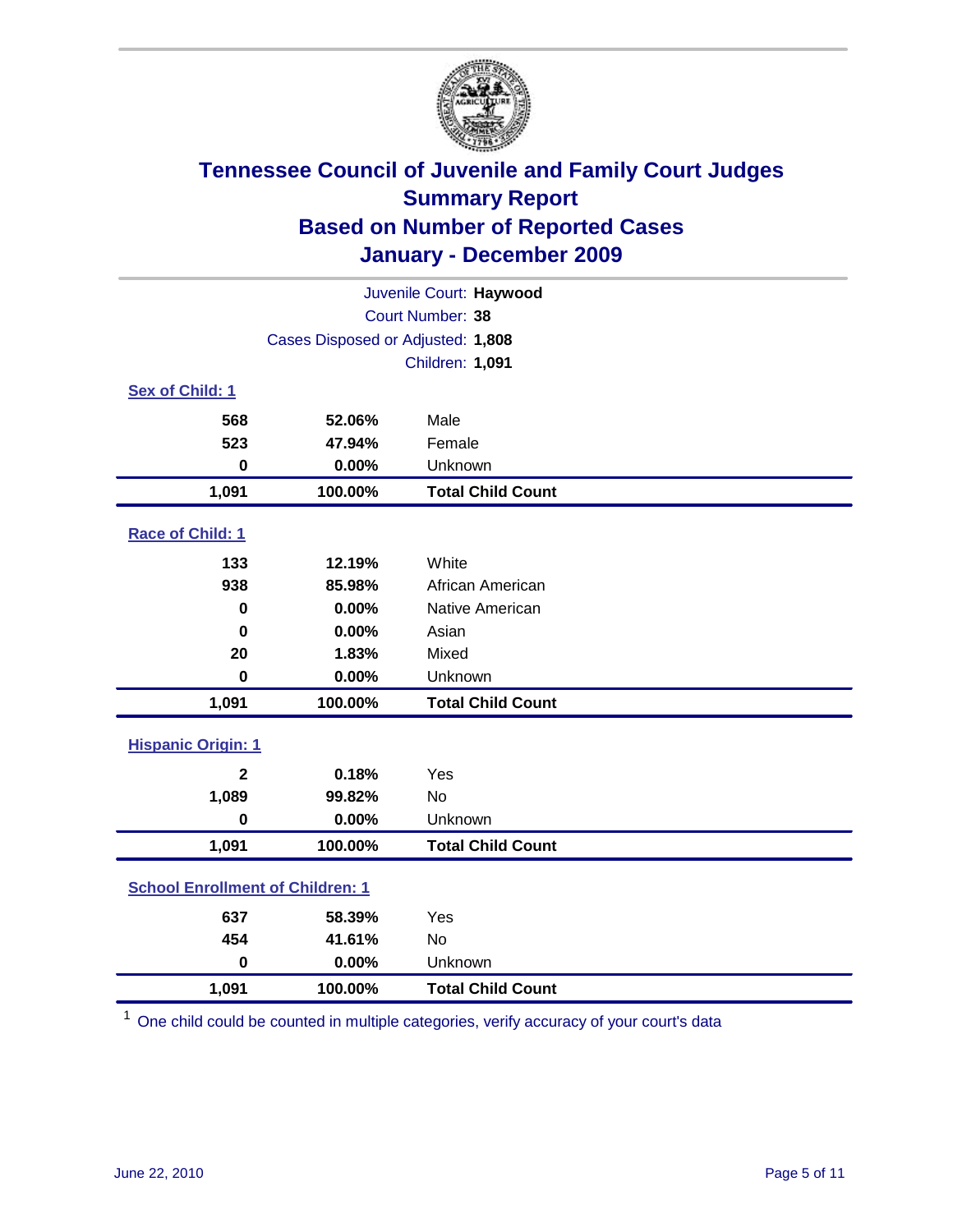

Court Number: **38** Juvenile Court: **Haywood** Cases Disposed or Adjusted: **1,808** Children: **1,091**

### **Living Arrangement of Child at Time of Referral: 1**

| 1,091        | 100.00%  | <b>Total Child Count</b>     |
|--------------|----------|------------------------------|
| 0            | 0.00%    | Other                        |
| 0            | $0.00\%$ | <b>Unknown</b>               |
| 96           | 8.80%    | Independent                  |
| $\mathbf{2}$ | 0.18%    | In an Institution            |
| 13           | 1.19%    | In a Residential Center      |
| 1            | $0.09\%$ | In a Group Home              |
| 10           | 0.92%    | With Foster Family           |
| 4            | $0.37\%$ | With Adoptive Parents        |
| 89           | 8.16%    | <b>With Relatives</b>        |
| 21           | 1.92%    | With Father                  |
| 815          | 74.70%   | With Mother                  |
| 8            | 0.73%    | With Mother and Stepfather   |
| 5            | 0.46%    | With Father and Stepmother   |
| 27           | 2.47%    | With Both Biological Parents |
|              |          |                              |

### **Type of Detention: 2**

| 1,808    | 100.00%  | <b>Total Detention Count</b> |  |
|----------|----------|------------------------------|--|
| 0        | $0.00\%$ | Other                        |  |
| 1,793    | 99.17%   | Does Not Apply               |  |
| 0        | $0.00\%$ | <b>Unknown</b>               |  |
| 1        | 0.06%    | <b>Psychiatric Hospital</b>  |  |
| $\bf{0}$ | 0.00%    | Jail - No Separation         |  |
| 0        | $0.00\%$ | Jail - Partial Separation    |  |
| 0        | $0.00\%$ | Jail - Complete Separation   |  |
| 14       | 0.77%    | Juvenile Detention Facility  |  |
| 0        | $0.00\%$ | Non-Secure Placement         |  |
|          |          |                              |  |

<sup>1</sup> One child could be counted in multiple categories, verify accuracy of your court's data

<sup>2</sup> If different than number of Cases (1808) verify accuracy of your court's data.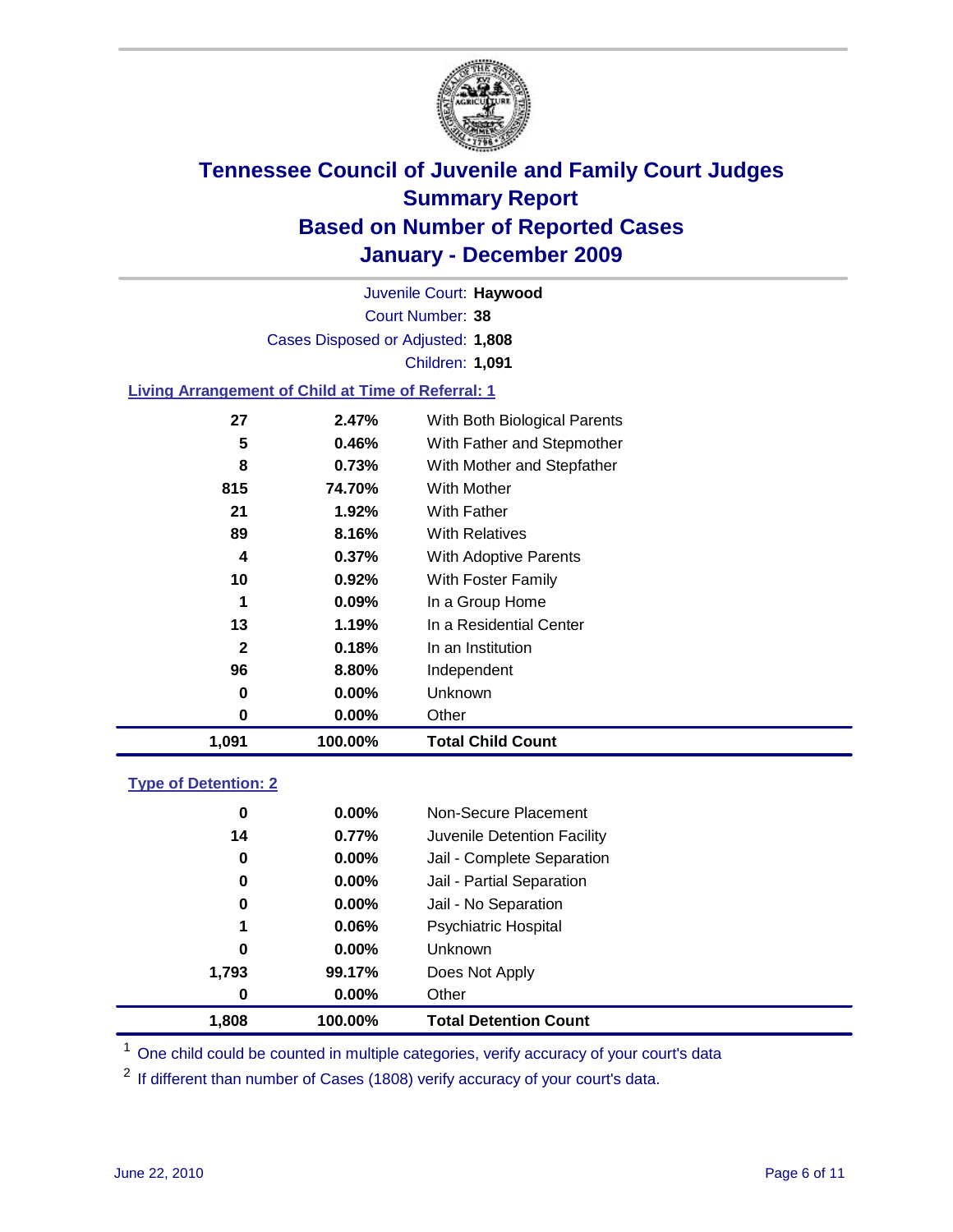

|                                                    | Juvenile Court: Haywood           |                                      |  |  |  |  |
|----------------------------------------------------|-----------------------------------|--------------------------------------|--|--|--|--|
|                                                    | Court Number: 38                  |                                      |  |  |  |  |
|                                                    | Cases Disposed or Adjusted: 1,808 |                                      |  |  |  |  |
|                                                    | Children: 1,091                   |                                      |  |  |  |  |
| <b>Placement After Secure Detention Hearing: 1</b> |                                   |                                      |  |  |  |  |
| 4                                                  | 0.22%                             | Returned to Prior Living Arrangement |  |  |  |  |
| 1                                                  | 0.06%                             | Juvenile Detention Facility          |  |  |  |  |
| 0                                                  | 0.00%                             | Jail                                 |  |  |  |  |
| 4                                                  | 0.22%                             | Shelter / Group Home                 |  |  |  |  |
|                                                    | 0.06%                             | <b>Foster Family Home</b>            |  |  |  |  |
| 0                                                  | 0.00%                             | Psychiatric Hospital                 |  |  |  |  |
|                                                    | 0.06%                             | Unknown                              |  |  |  |  |
| 1,793                                              | 99.17%                            | Does Not Apply                       |  |  |  |  |
| 4                                                  | 0.22%                             | Other                                |  |  |  |  |
| 1,808                                              | 100.00%                           | <b>Total Placement Count</b>         |  |  |  |  |
|                                                    |                                   |                                      |  |  |  |  |
| <b>Intake Actions: 2</b>                           |                                   |                                      |  |  |  |  |
| 1,998                                              | 98.86%                            | <b>Petition Filed</b>                |  |  |  |  |
| 11                                                 | 0.54%                             | <b>Motion Filed</b>                  |  |  |  |  |
| 12                                                 | 0.59%                             | <b>Citation Processed</b>            |  |  |  |  |
| 0                                                  | 0.00%                             | Notification of Paternity Processed  |  |  |  |  |
| 0                                                  | 0.00%                             | Scheduling of Judicial Review        |  |  |  |  |
| $\bf{0}$                                           | 0.00%                             | Scheduling of Administrative Review  |  |  |  |  |
| 0                                                  | 0.00%                             | Scheduling of Foster Care Review     |  |  |  |  |
| $\bf{0}$                                           | 0.00%                             | Unknown                              |  |  |  |  |
| $\bf{0}$                                           | 0.00%                             | Does Not Apply                       |  |  |  |  |
| 0                                                  | 0.00%                             | Other                                |  |  |  |  |
| 2,021                                              | 100.00%                           | <b>Total Intake Count</b>            |  |  |  |  |

<sup>1</sup> If different than number of Cases (1808) verify accuracy of your court's data.

<sup>2</sup> If different than number of Referral Reasons (2021), verify accuracy of your court's data.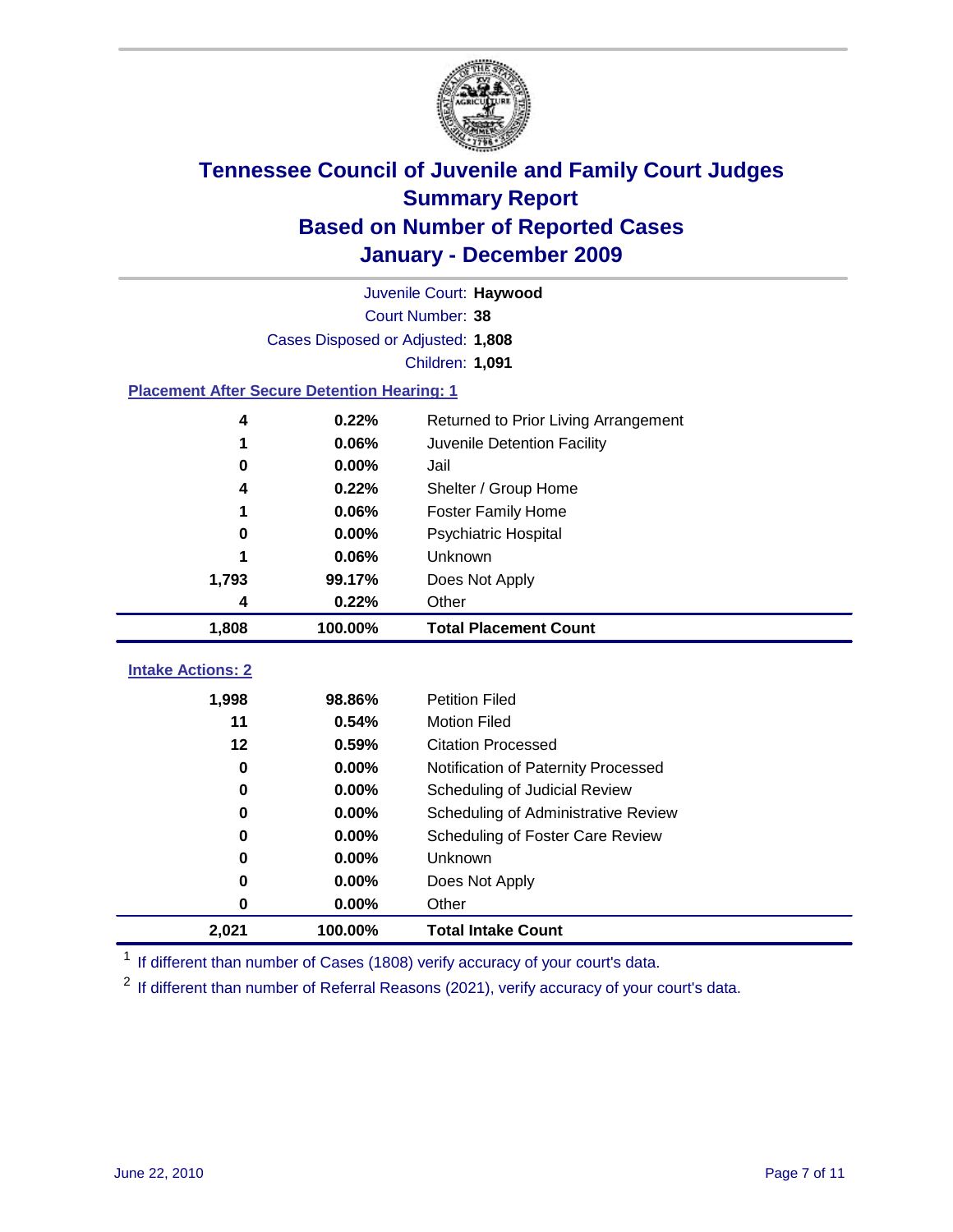

Court Number: **38** Juvenile Court: **Haywood** Cases Disposed or Adjusted: **1,808** Children: **1,091**

### **Last Grade Completed by Child: 1**

| 333                                     | 30.52%  | Too Young for School         |  |
|-----------------------------------------|---------|------------------------------|--|
| 37                                      | 3.39%   | Preschool                    |  |
| 52                                      | 4.77%   | Kindergarten                 |  |
| 37                                      | 3.39%   | 1st Grade                    |  |
| 43                                      | 3.94%   | 2nd Grade                    |  |
| 36                                      | 3.30%   | 3rd Grade                    |  |
| 48                                      | 4.40%   | 4th Grade                    |  |
| 57                                      | 5.22%   | 5th Grade                    |  |
| 42                                      | 3.85%   | 6th Grade                    |  |
| 63                                      | 5.77%   | 7th Grade                    |  |
| 76                                      | 6.97%   | 8th Grade                    |  |
| 64                                      | 5.87%   | 9th Grade                    |  |
| 54                                      | 4.95%   | 10th Grade                   |  |
| 41                                      | 3.76%   | 11th Grade                   |  |
| 99                                      | 9.07%   | 12th Grade                   |  |
| 0                                       | 0.00%   | Non-Graded Special Ed        |  |
| 4                                       | 0.37%   | <b>GED</b>                   |  |
| 4                                       | 0.37%   | Graduated                    |  |
| 0                                       | 0.00%   | <b>Never Attended School</b> |  |
| 1                                       | 0.09%   | Unknown                      |  |
| 0                                       | 0.00%   | Other                        |  |
| 1,091                                   | 100.00% | <b>Total Child Count</b>     |  |
| <b>Enrolled in Special Education: 1</b> |         |                              |  |

| 1.077 | 1.28%<br>98.72% | No.                      |  |
|-------|-----------------|--------------------------|--|
| 0     | $0.00\%$        | Unknown                  |  |
| 1,091 | 100.00%         | <b>Total Child Count</b> |  |

One child could be counted in multiple categories, verify accuracy of your court's data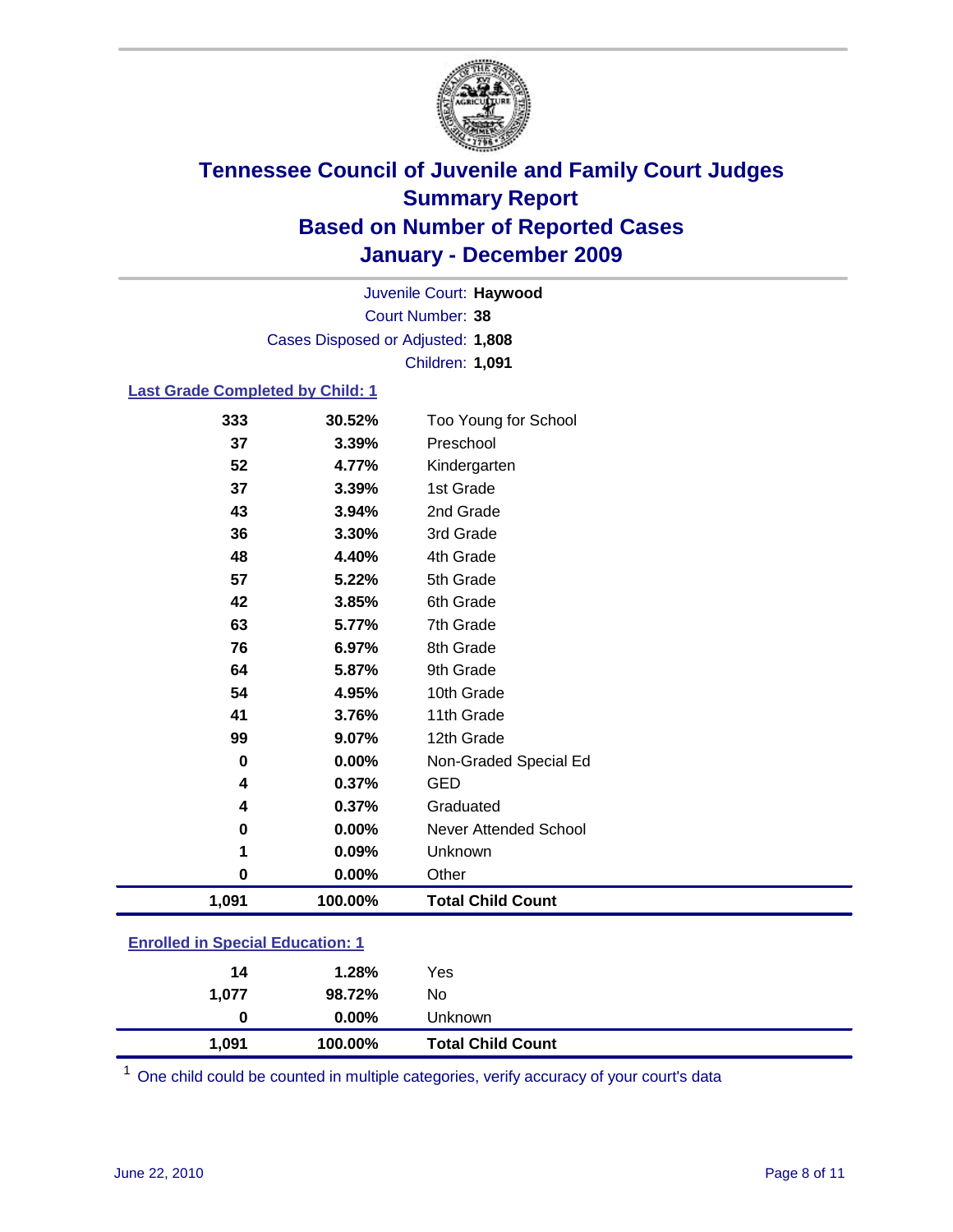

| Juvenile Court: Haywood      |                                   |                           |  |  |
|------------------------------|-----------------------------------|---------------------------|--|--|
|                              | Court Number: 38                  |                           |  |  |
|                              | Cases Disposed or Adjusted: 1,808 |                           |  |  |
|                              |                                   | Children: 1,091           |  |  |
| <b>Action Executed By: 1</b> |                                   |                           |  |  |
| 2,021                        | 100.00%                           | Judge                     |  |  |
| 0                            | $0.00\%$                          | Referee                   |  |  |
| 0                            | $0.00\%$                          | <b>YSO</b>                |  |  |
| 0                            | $0.00\%$                          | Other                     |  |  |
| 0                            | 0.00%                             | Unknown                   |  |  |
| 2,021                        | 100.00%                           | <b>Total Action Count</b> |  |  |

### **Formal / Informal Actions: 1**

| 34    | 1.68%    | Dismissed                                        |
|-------|----------|--------------------------------------------------|
| 23    | 1.14%    | Retired / Nolle Prosequi                         |
| 154   | 7.62%    | <b>Complaint Substantiated Delinquent</b>        |
| 27    | 1.34%    | <b>Complaint Substantiated Status Offender</b>   |
| 1     | 0.05%    | <b>Complaint Substantiated Dependent/Neglect</b> |
| 0     | $0.00\%$ | <b>Complaint Substantiated Abused</b>            |
| 0     | $0.00\%$ | <b>Complaint Substantiated Mentally III</b>      |
|       | 0.05%    | Informal Adjustment                              |
| 0     | $0.00\%$ | <b>Pretrial Diversion</b>                        |
| 0     | $0.00\%$ | <b>Transfer to Adult Court Hearing</b>           |
| 0     | $0.00\%$ | Charges Cleared by Transfer to Adult Court       |
| 1,654 | 81.84%   | <b>Special Proceeding</b>                        |
| 0     | $0.00\%$ | <b>Review Concluded</b>                          |
| 127   | 6.28%    | Case Held Open                                   |
| 0     | $0.00\%$ | Other                                            |
| 0     | 0.00%    | <b>Unknown</b>                                   |
| 2,021 | 100.00%  | <b>Total Action Count</b>                        |

<sup>1</sup> If different than number of Referral Reasons (2021), verify accuracy of your court's data.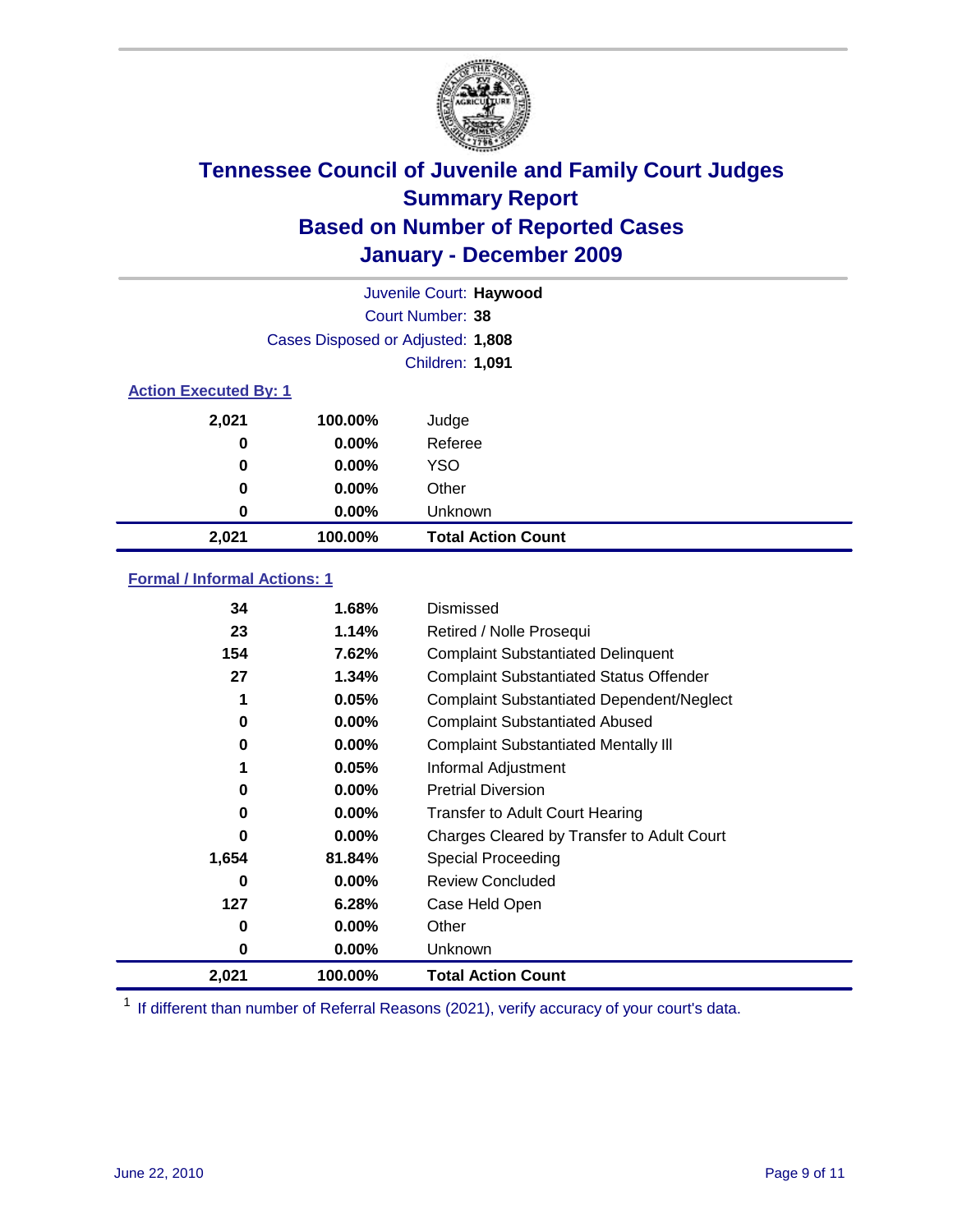

|                       |                                   | Juvenile Court: Haywood                               |
|-----------------------|-----------------------------------|-------------------------------------------------------|
|                       |                                   | Court Number: 38                                      |
|                       | Cases Disposed or Adjusted: 1,808 |                                                       |
|                       |                                   | Children: 1,091                                       |
| <b>Case Outcomes:</b> |                                   | There can be multiple outcomes for one child or case. |
| 163                   | 7.83%                             | <b>Case Dismissed</b>                                 |
| 115                   | 5.53%                             | Case Retired or Nolle Prosequi                        |
| $\mathbf{2}$          | 0.10%                             | Warned / Counseled                                    |
| 1,109                 | 53.29%                            | <b>Held Open For Review</b>                           |
| 33                    | 1.59%                             | Supervision / Probation to Juvenile Court             |
| 1                     | 0.05%                             | <b>Probation to Parents</b>                           |
| 0                     | 0.00%                             | Referral to Another Entity for Supervision / Service  |
| 2                     | 0.10%                             | Referred for Mental Health Counseling                 |
| 0                     | 0.00%                             | Referred for Alcohol and Drug Counseling              |
| 0                     | 0.00%                             | <b>Referred to Alternative School</b>                 |
| 0                     | 0.00%                             | Referred to Private Child Agency                      |
| 2                     | 0.10%                             | Referred to Defensive Driving School                  |
| 0                     | 0.00%                             | Referred to Alcohol Safety School                     |
| 6                     | 0.29%                             | Referred to Juvenile Court Education-Based Program    |
| 2                     | 0.10%                             | Driver's License Held Informally                      |
| 0                     | 0.00%                             | <b>Voluntary Placement with DMHMR</b>                 |
| 3                     | 0.14%                             | <b>Private Mental Health Placement</b>                |
| 1                     | 0.05%                             | <b>Private MR Placement</b>                           |
| 0                     | 0.00%                             | Placement with City/County Agency/Facility            |
| 1                     | 0.05%                             | Placement with Relative / Other Individual            |
| 95                    | 4.57%                             | Fine                                                  |
| 0                     | 0.00%                             | <b>Public Service</b>                                 |
| 2                     | 0.10%                             | Restitution                                           |
| 0                     | 0.00%                             | <b>Runaway Returned</b>                               |
| 0                     | 0.00%                             | No Contact Order                                      |
| 0                     | 0.00%                             | Injunction Other than No Contact Order                |
| 0                     | 0.00%                             | <b>House Arrest</b>                                   |
| 0                     | 0.00%                             | <b>Court Defined Curfew</b>                           |
| 0                     | 0.00%                             | Dismissed from Informal Adjustment                    |
| 0                     | 0.00%                             | <b>Dismissed from Pretrial Diversion</b>              |
| 0                     | 0.00%                             | Released from Probation                               |
| 0                     | 0.00%                             | <b>Transferred to Adult Court</b>                     |
| 0                     | $0.00\%$                          | <b>DMHMR Involuntary Commitment</b>                   |